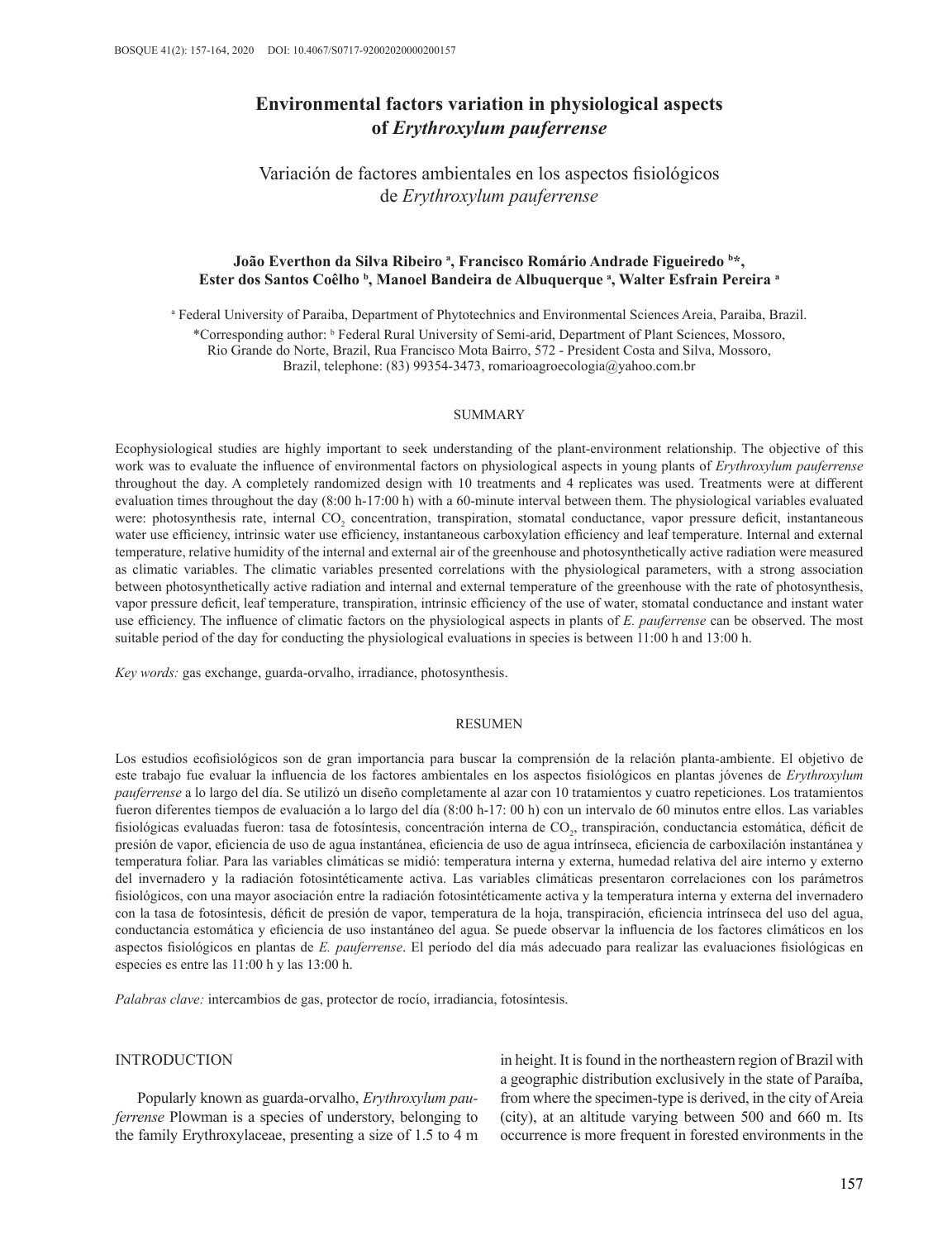interior of these regions, known as Wetland Altitude (Loiola and Costa-Lima 2015). This species is of fundamental ecological importance for the regions, where the fruits serve to feed the local fauna, acting directly on the dispersion and propagation of seeds, in disturbed and threatened environments such as Wetland Altitude (Ribeiro *et al*. 2019)*.*

Given the importance of the species, studies are needed to evaluate the effect of abiotic factors that influence the behavior and physiology of forest species. Among the main abiotic factors that affect the photosynthetic activity of plants are temperature, relative humidity and solar radiation (Taiz *et al*. 2017). These factors can be altered according to the different conditions of the environment, and for this reason can significantly modify the ecophysiological responses of the plants (Silva *et al*. 2010).

From the physiological point of view, plants respond rapidly to variations in solar radiation throughout the day. The luminous intensity mainly influences the process of opening and closing the stomata, controlling the absorption of  $CO<sub>2</sub>$  in the leaves, acting directly on the development and productivity of the plant (Kaiser and Paoletti 2014).

The effects of air temperature on the physiological aspects of plants can be classified as direct and indirect (Way and Oren 2010). The direct effect occurs in the processes of photosynthesis, providing changes in the activity of Rubisco and regeneration of the enzyme 1,5-ribulosebisphosphate (RuBP) in the Calvin cycle (Kerbauy 2012, Duca 2015). The indirect effect is associated with the functioning of the stomata, which may lead to a reduction of water loss through transpiration.

In this context, gas exchange evaluations are highly important to assess the adaptation and stability of plants under certain environmental conditions, since this information will provide subsidies for other investigations that seek to understand the physiological behavior of *E. pauferrense* regarding climatic variation. The tested hypothesis is that the ecophysiological aspects of *E. pauferrense* change according to climatic variations at different times of the day, with a reduction in photosynthetic efficiency in the period of low temperature and less irradiance (photosynthetically active radiation).

Therefore, the objective of the present study was to evaluate the influence of environmental factors on physiological aspects of *E. pauferrense* plants throughout the day, and to indicate the best time for physiological evaluations.

### **METHODS**

The experiment was conducted in a greenhouse, belonging to the Department of Plant Science and Environmental Sciences, Federal University of Paraíba (Campus II), located in Areia city, in the microregion of wetland and mesoregion of wild regions in Paraiba, state of Paraíba, Brazil (6°57'59" S and 35°42'57" W). The region presents variable altitude, between 400 and 600 m, with average temperature of 22 °C and precipitation around 1,400 mm (Ribeiro *et al.* 2018). The climate is tropical, classified according to Peel, Finlayson and McMahon (2007) as Aw', and it is warm and humid with autumn-winter rains.

The seeds of *E. pauferrense* were collected from mother plants in the Mata do Pau-Ferro State Park, Areia (city), state of Paraíba, Northeast Brazil (6°58'12" S and 35°42'15" W). For the production of the seedlings, the pulp was removed from the fruits and the seeds were exposed to running water for a period of 5 minutes. Subsequently, the seeds were disinfested with 2% sodium hypochlorite solution for five minutes before planting.

Planting was carried out in plastic containers with a capacity of 5 dm<sup>3</sup>, using a substrate composed of vegetal soil and vermiculite in the proportion of 3:1. Samples of the substrate were collected for the analysis of soil chemical attributes found in table 1.

Three seeds per pot were used and the plants thinned after reaching 10 cm in height, selecting the uniform individuals. During the conduction of the experiment, the plants were irrigated daily and the water regime of the pots was maintained with pot capacity in 80 %, according to Souza *et al.* (2000).

A completely randomized design was used, with 10 treatments and five replicates. Each replicate was composed of three plants, totaling 15 seedlings. The treatments were constituted by different schedules of evaluation throughout the day (between 8:00 h and 17:00 h) with intervals of 60 minutes between them.

The physiological variables evaluated were the rate of photosynthesis(A)( $\mu$ molm<sup>-2</sup>s<sup>-1</sup>), internal CO<sub>2</sub> concentration (Ci) ( $\mu$ mol mol<sup>-1</sup>), transpiration (E) (mmol of H<sub>2</sub>O m<sup>-2</sup> s<sup>-1</sup>), stomatal conductance (gs) (mol  $m<sup>2</sup>$  s<sup>-1</sup>), vapor pressure deficit (VPD) (kPa), instantaneous water use efficiency (EUA: A/E) [( $\mu$ mol m<sup>-2</sup> s<sup>-1</sup>) / (mmol of H<sub>2</sub>O m<sup>-2</sup> s<sup>-1</sup>)], intrinsic water use efficiency (EiUA:  $A/gs$ ) [( $\mu$ mol m<sup>-2</sup> s<sup>-1</sup>) /

**Table 1.** Chemical characteristics of the substrate used in the experiment.

| Características químicas del sustrato utilizado en el experimento. |  |  |  |
|--------------------------------------------------------------------|--|--|--|
|                                                                    |  |  |  |

| $pH$ in $H20$ |     |                 | Na   | $H+A1$ | Al   | Ċа                                 | Mg   | BS   | CEC  | O.M.  |
|---------------|-----|-----------------|------|--------|------|------------------------------------|------|------|------|-------|
|               |     | $mg \, dm^{-3}$ |      |        |      | cmol <sub>c</sub> dm <sup>-3</sup> |      |      |      | g kg  |
| ر. ر          | 4.7 | 10.4            | 0.19 | 4.27   | 0.65 | 2.73                               | 0.59 | 4.47 | 5.48 | 29.86 |

BS: base sum; CEC: cation exchange capacity; O.M: organic matter.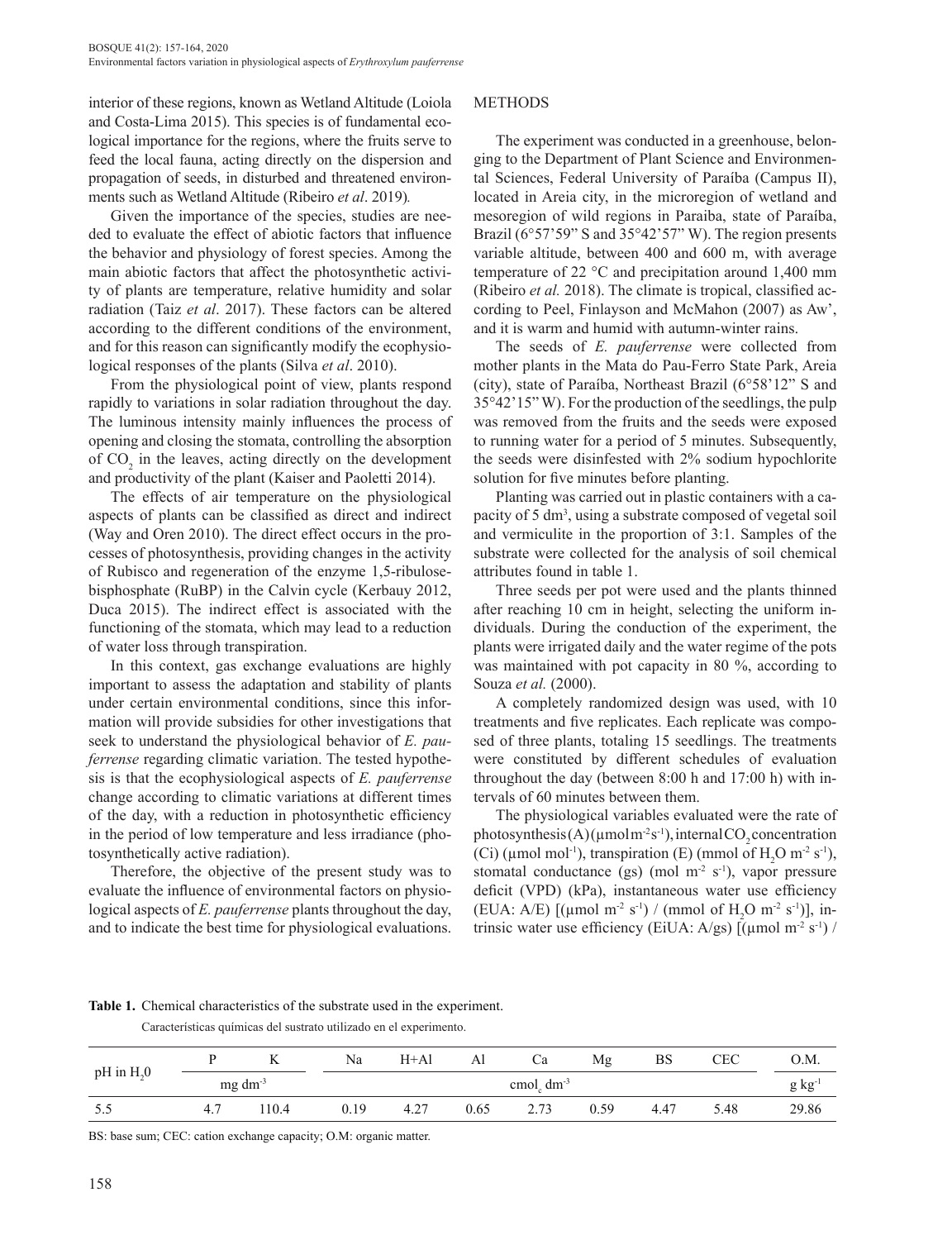(mol  $m^{-2} s^{-1}$ )], instantaneous carboxylation efficiency (EiC: A/Ci)  $[(\mu \text{mol m}^2 \text{ s}^1)/(\mu \text{mol mol}^1)]$  and leaf temperature (Tleaf) (°C). The evaluations were done on healthy, undifferentiated and fully expanded leaves located in the middle third of the plants, using a portable infrared gas analyzer (IRGA) (Licor, model Li-6400XT). The protocol for IRGA measurements was: 6 cm² leaf chamber with coupled natural light sensor, air humidity between 50-60 %, air flow of 300  $\mu$ mol s<sup>-1</sup> and 400  $\mu$ mol mol<sup>-1</sup> of atmospheric CO<sub>2</sub>.

Regarding climatic variables, internal and external temperature (Tin and Tex) (°C), and the relative humidity of the internal and external air (RHin and RHex) (%) of the greenhouse were evaluated using an integrated thermo-hygrometer digital sensor (Hygrotherm). For the determination of the photosynthetically active radiation (PAR) ( $\mu$ mol m<sup>-2</sup> s<sup>-1</sup>), a quantum sensor coupled to IRGA (Li-6400XT) was used.

Measurements were performed 255 days after emergence, under full daylight conditions (zero cloudiness), thus allowing the real effect of the climatic parameters of the environment on the physiological aspects of the plants.

Data were submitted to a canonical correlation analysis (CCA) and principal components analysis (PCA), to observe the associations between climatic (PAR, Tin, Tex, RHin and RHex) and physiological (A, gs, E, Ci, VPD, WUE, iWUE, ICE and Tleaf) variables. The significance of the canonical roots together was analyzed from Wilks' Lambda multivariate test of significance (approximation of the F distribution). These statistical analyses were carried out using SAS® 9.3.5 software (Cody 2015).

#### RESULTS

Regarding the Wilks's Lambda significance test, it was found that the physiological variables evaluated showed correlations with the environmental variables through the CCA, in which the first and second canonical pair were highly significant, presenting  $R^2$  of 0.98 and 0.96, respectively (table 2).

In relation to the first canonical pair  $(R^2 = 0.98)$ , it is observed that the most important climatic variables were photosynthetically active radiation and internal and external temperature of the greenhouse (cc of 0.82, 0.72 and 0.70, respectively), presenting positive correlations with the rate of photosynthesis ( $cc = 0.89$ ), vapor pressure deficit (cc = 0.85), leaf temperature (cc = 0.78), transpiration  $(cc = 0.76)$ , intrinsic water use efficiency  $(cc = 0.71)$ , stomatal conductance ( $cc = 0.69$ ) and instantaneous water use efficiency (cc =  $0.55$ ) (table 3).

According to the analysis of principal components (PCA), it is observed that the dimensions of the two compo-

**Table 3.** Canonic correlations and canonical pair between climate and physiological variables.

Correlaciones canónicas y pares canónicos entre el clima y las variables fisiológicas.

| Variables                                    | Canonical<br>pair |  |  |  |  |  |
|----------------------------------------------|-------------------|--|--|--|--|--|
| Climate                                      |                   |  |  |  |  |  |
| Photosynthetically active radiation (PAR)    | 0.82              |  |  |  |  |  |
| Internal temperature (Tin)                   | 0.72              |  |  |  |  |  |
| External temperature (Tex)                   | 0.70              |  |  |  |  |  |
| Relative humidity - internal (RHin)          | $-0.46$           |  |  |  |  |  |
| Relative humidity - external (RHex)          | $-0.48$           |  |  |  |  |  |
| Physiological                                |                   |  |  |  |  |  |
| Rate of photosynthesis (A)                   | 0.89              |  |  |  |  |  |
| Stomatal conductance (gs)                    | 0.69              |  |  |  |  |  |
| Transpiration $(E)$                          | 0.76              |  |  |  |  |  |
| Internal $CO$ , concentration $(Ci)$         | $-0.53$           |  |  |  |  |  |
| Vapor pressure deficit (VPD)                 | 0.85              |  |  |  |  |  |
| Instantaneous water use efficiency (WUE)     | 0.55              |  |  |  |  |  |
| Intrinsic water use efficiency (iWUE)        | 0.71              |  |  |  |  |  |
| Instantaneous carboxylation efficiency (ICE) | 0.45              |  |  |  |  |  |
| Leaf temperature (Tleaf)                     | 0.78              |  |  |  |  |  |
| $R^2$                                        | 0.98              |  |  |  |  |  |

**Table 2.** Wilks's Lambda multivariate test (F distribution approximation).

Prueba multivariada Lambda de Wilks (aproximación de distribución F).

| Canonical function      | $R^2$ | Fa     | GL1 | GL2   | $P$ -value    |
|-------------------------|-------|--------|-----|-------|---------------|
|                         | 0.98  | 15.602 | 45  | 208.8 | ${}_{0.0001}$ |
| $\mathcal{D}$           | 0.96  | 7.624  | 32  | 174.9 | ${}_{0.0001}$ |
| $\mathbf{\overline{3}}$ | 0.55  | 1.627  | 21  | 138.3 | 0.051         |
| 4                       | 0.45  | 1.175  | 12  | 98.0  | 0.312         |
|                         | 0.18  | 0.347  |     | 50.0  | 0.882         |

Fa: approximate F value;  $GL_1$ : degrees of freedom regarding treatments;  $GL_2$ : degrees of freedom regarding error.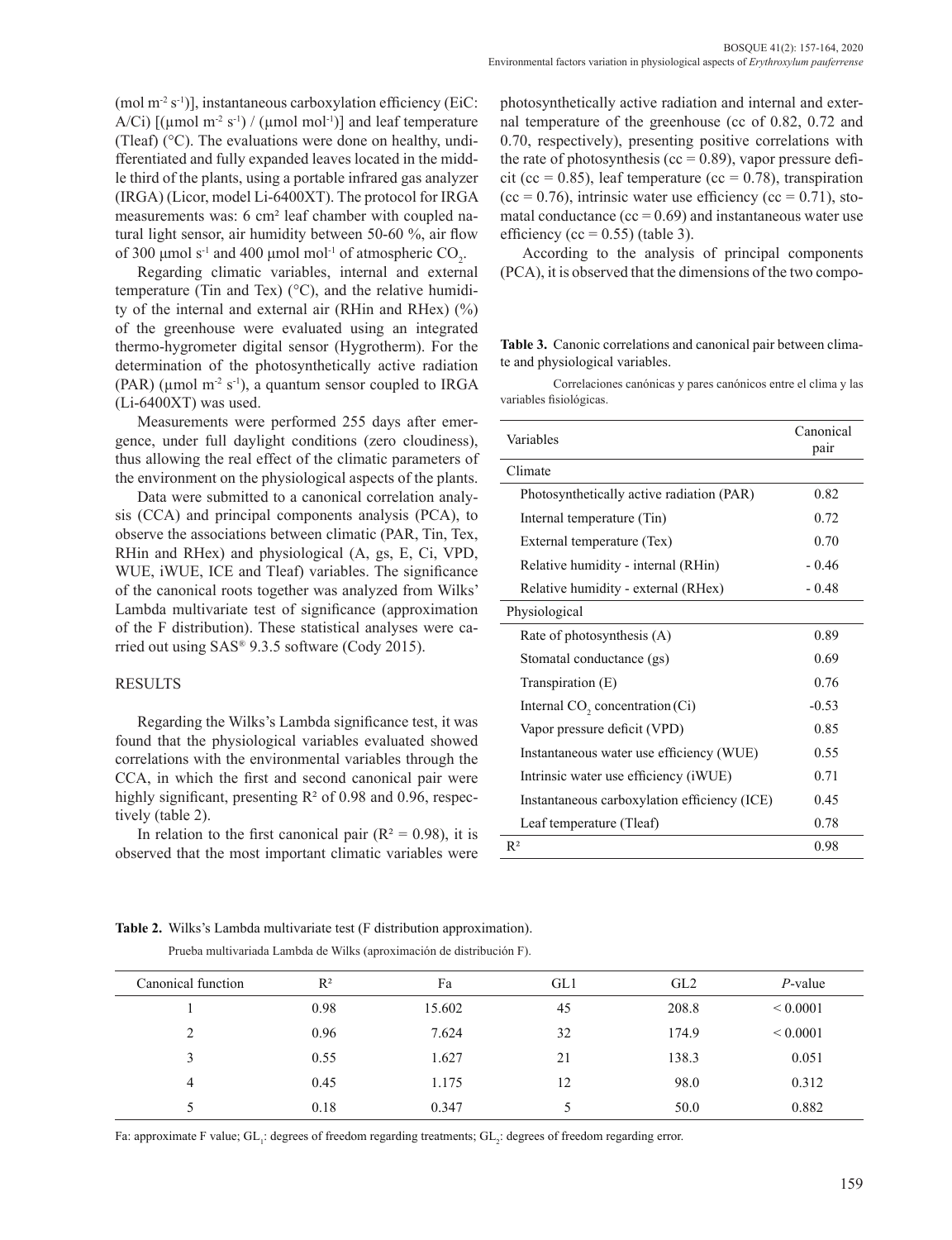nents (axes), with 60.23 in the first and 23.25 in the second, concentrated 83.48 % of the total variability of data (figure 1). Thus, it was possible to register strong correlations among rate of photosynthesis, stomatal conductance, transpiration, intrinsic water use efficiency, instantaneous water use efficiency and instantaneous carboxylation efficiency with photosynthetically active radiation and between vapor pressure deficit and leaf temperature with the internal and external temperature of the environment (figure 1). Along the first axis (PC1), the values of the eigenvectors of the physiological variables, except for Ci, are distributed in the most extreme portion to the right (with positive values), while RHin and RHex are arranged in the left portion (with negative values), thus evidencing the separation of these variables and the others evaluated (figure 1).

Regarding the recorded climatic variations, it was observed that the photosynthetically active radiation (PAR) presented an expressive increase throughout the day, reaching values ranging from 32.75 to 1570.72, in the period between 11 h and 17 h. It was verified that the maximum internal and external temperature (Tin and Tex) had the highest values between 13 h and 15 h, reaching values of 39.7, 39.9 and 38.7 °C inside the greenhouse and 37.7, 38.9 and 36.7 °C in the external environment (figure 2).

The relative humidity of the air inside and outside the greenhouse showed decrease during the day. The highest values were recorded at 8 h (66 % in both locations) and the lowest values at 13 h (28 and 31 %, respectively) (figure 2).

Rate of photosynthesis (A) showed a rapid increase along with photosynthetically active radiation (PAR) in the



**Figure 1.** Principal Component Analysis (PC1 and PC2) among the climatic and physiological variables in plants of *E. pauferrense*.

Análisis de componentes principales (PC1 y PC2) entre las variables climáticas y fisiológicas en plantas de *E. pauferrense*.

first hours of the day, reaching the maximum values at 11 h and 12 h (5.23 and 5.19  $\mu$ mol m<sup>-2</sup> s<sup>-1</sup>, respectively), and declining at 13 h (4.46 µmol  $m<sup>2</sup> s<sup>-1</sup>$ ), with the lowest values that were recorded at 17 h  $(0.73 \text{ \mu mol m}^2 \text{ s}^{-1})$ , when PAR and temperature were also with very low values (figure 3A). The values of stomatal conductance (gs) showed a behavior similar to that of the photosynthesis rate, increasing gradually during the day, with a considerable decline at 13 h, with values varying between 0.0662 and 0.0223 mol  $m^2 s^{-1}$ , recorded at 11h and 17 h, respectively (figure 3B).

The values of transpiration (E) presented the same tendency as rate of photosynthesis and stomatal conductance, with values varying between  $3.2854$  mmol m<sup>-2</sup> s<sup>-1</sup> (12 h) and 0.7958 mmol m<sup>-2</sup> s<sup>-1</sup> (17 h) (figure 3C).

The internal  $CO_2$  concentration (Ci) showed an inverse trend in relation to the other variables, with the highest recorded values of late afternoon at 17 h (figure 3D). Ci values ranged from  $221.36 \mu$  mol mol<sup>-1</sup> (12 h) to 320.71  $\mu$ mol mol<sup>-1</sup> (17 h) (figure 3D).

The instantaneous efficiency of water use (WUE) showed considerable reduction during the day. The reduction between the highest and lowest value found was of 59 %, with higher values between 8 h and 10 h with 2.37 and 2.13  $[(\mu \text{mol m}^2 \text{ s}^{-1}) (\text{mmol m}^2 \text{ s}^{-1})^{-1}]$ , and the lowest values observed at 17 h with 0.97 [( $\mu$ mol m<sup>-2</sup> s<sup>-1</sup>) (mmol m<sup>-2</sup> s<sup>-1</sup>)<sup>-1</sup>] (figure 4A).

The intrinsic efficiency of water use (iWUE) recorded maximum values at 12 h and 13 h, with 85.39 and 82.82 [( $\mu$ mol m<sup>-2</sup> s<sup>-1</sup>) (mol m<sup>-2</sup> s<sup>-1</sup>)<sup>-1</sup>]. The lowest values were observed at 17 h, with 34.97 [( $\mu$ mol m<sup>-2</sup> s<sup>-1</sup>) (mol m<sup>-2</sup> s<sup>-1</sup>)<sup>-1</sup>] (figure 4B).

The instantaneous efficiency of carboxylation (ICE) showed increasing behavior throughout the day, with the highest values recorded at 11h and 12h, with 0.0192 and 0.0238  $\lceil$ (µmol m<sup>-2</sup> s<sup>-1</sup>) (µmol mol<sup>-1</sup>)<sup>-1</sup>]. The lowest values were observed in the period of lowest irradiance at 17 h, with 0.0022  $[(\mu \text{mol m}^2 \text{ s}^{-1}) (\mu \text{mol mol}^{-1})^{-1}]$  (figure 4C).

The vapor pressure deficit (VPD) showed the same trend as Tleaf, with maximum values recorded at 12 h and 13 h, reaching 2.00 and 2.19 kPa (figure 4D). Leaf temperature (ºC) increased gradually during the day, presenting values that varied from 27.70 to 40.07 °C, registered in the period between 7 h and 13 h (figure 4E). The lowest values of Tleaf and VPD were found in periods with low light and temperature availability (7 h and 17 h) (figure 4D and 4E).

#### DISCUSSION

The results obtained through the canonical correlation analysis (CCA) is indicative of the influence of climatic factors on the physiological characteristics of *E. pauferrense* along the day. According to Hair *et al*. (2009), the higher the canonical coefficient (cc), the more important is the variable in the group (climatic and physiological). By means of the positive correlations between the different groups of variables, the influence of PAR and temperature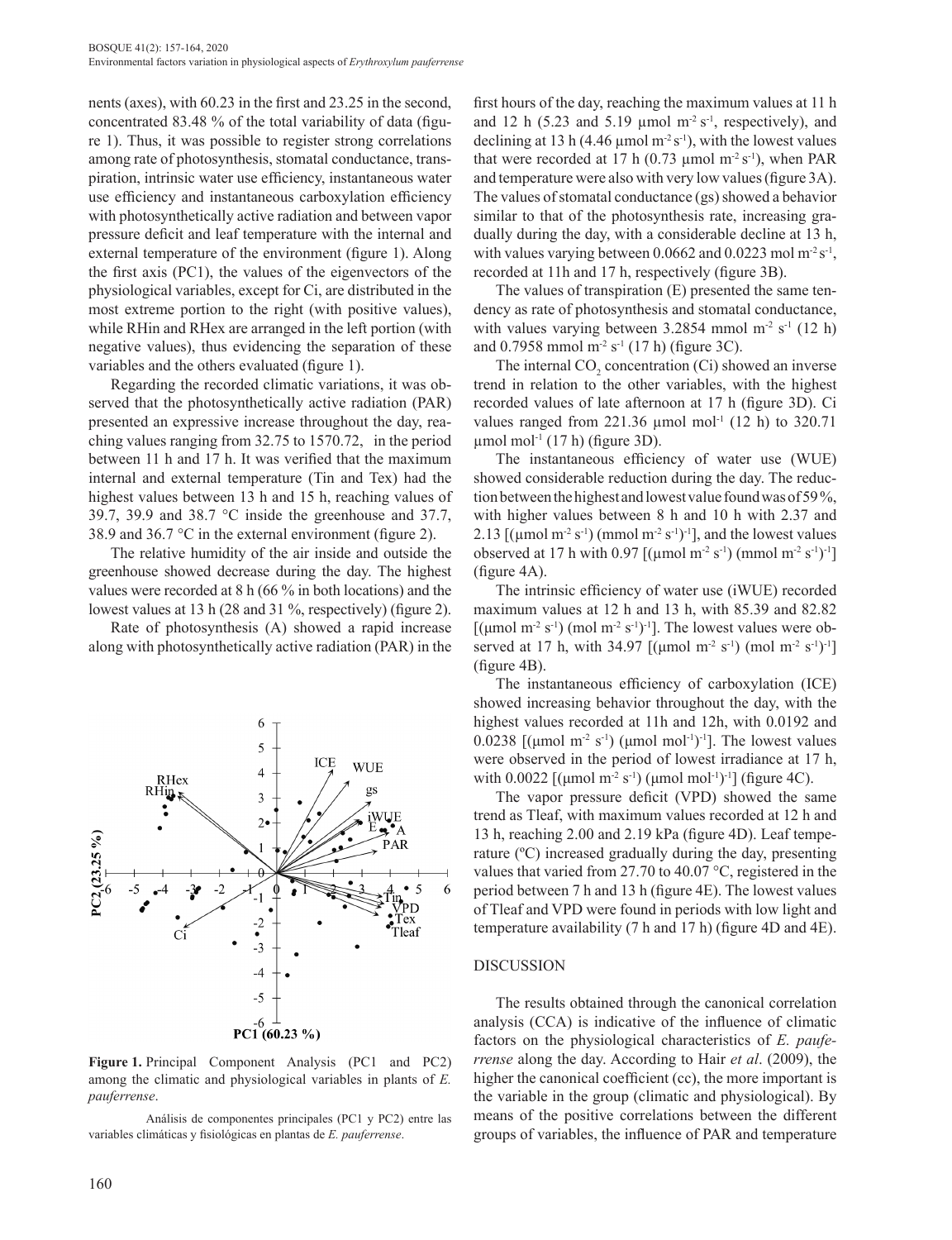

**Figure 2.** Photosynthetically active radiation (PAR), internal (Tin) and external (Tex) temperature, and internal (RHin) and external (RHex) relative humidity in greenhouse during the conduction of the experiment.

Radiación fotosintéticamente activa (PAR), temperatura interna (Tin) y externa (Tex), y humedad relativa interna (RHin) y externa (RHex) en invernadero durante la conducción del experimento.



**Figure 3.** Mean values of rate of photosynthesis (A) (A), stomatal conductance (gs) (B), transpiration (E) (C) and internal CO<sub>2</sub> concentration (D) in plants of *E. pauferrense* as a function of time of the day.

Valores medios de la tasa de fotosíntesis (A) (A), conductancia estomática (gs) (B), transpiración (E) (C) y concentración interna de CO<sub>2</sub> (D) en plantas de *E. pauferrense* en función de hora del día.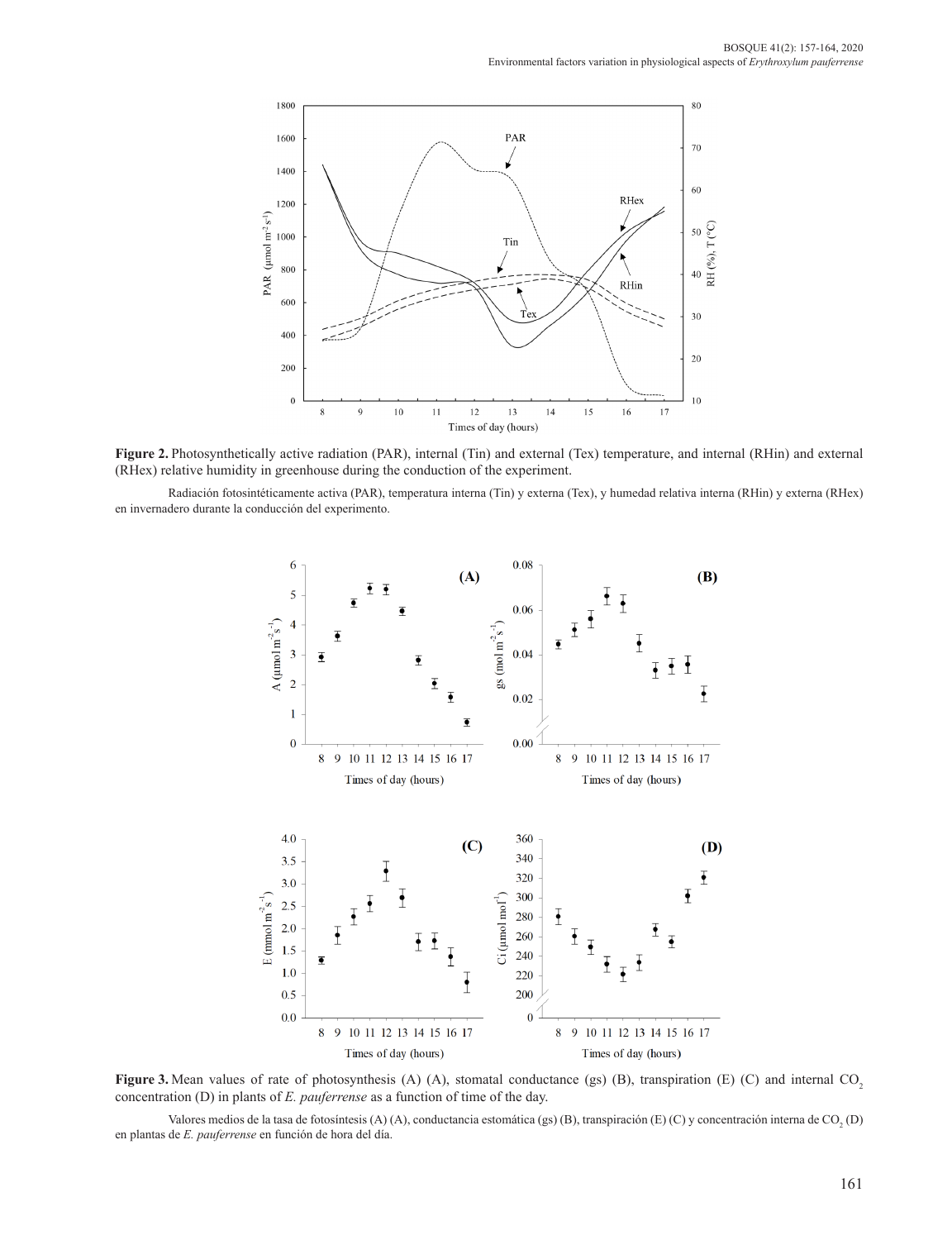

**Figure 4.** Mean values of instantaneous water use efficiency (WUE) (A), intrinsic water use efficiency (iWUE) (B), instantaneous carboxylation efficiency (ICE) (C), vapor pressure deficit (VDP) (D) and leaf temperature (Tleaf) (E) in plants of *E. pauferrense* as a function of time of the day.

Valores medios de eficiencia de uso de agua instantánea (WUE) (A), eficiencia de uso de agua intrínseca (iWUE) (B), eficiencia de carboxilación instantánea (ICE) (C), déficit de presión de vapor (VDP) (d) y temperatura de la hoja (Tleaf) (e) en plantas de *E. pauferrense* en función de la hora del día.

(Tin and Tex) on physiological aspects in young plants of *E. pauferre*nse is evidenced throughout the day (Kerbauy 2012, Taiz *et al*. 2017).

Jadoski *et al*. (2005) in their study found similar values in young *Capsicum annuum* L. plants during the day, with maximum PAR (photosynthetically active radiation) values recorded between 11:30h and 13:30h and maximum temperatures between 13:30 h and 15:30 h. This decrease observed in the relative humidity of the air is due to the high values recorded in the photosynthetically active radiation and the air temperature, throughout the day (Dalmago *et al*. 2006).

The highest values of A and g were recorded at similar times in the hottest period of the day ( $>$  PAR;  $>$  Tin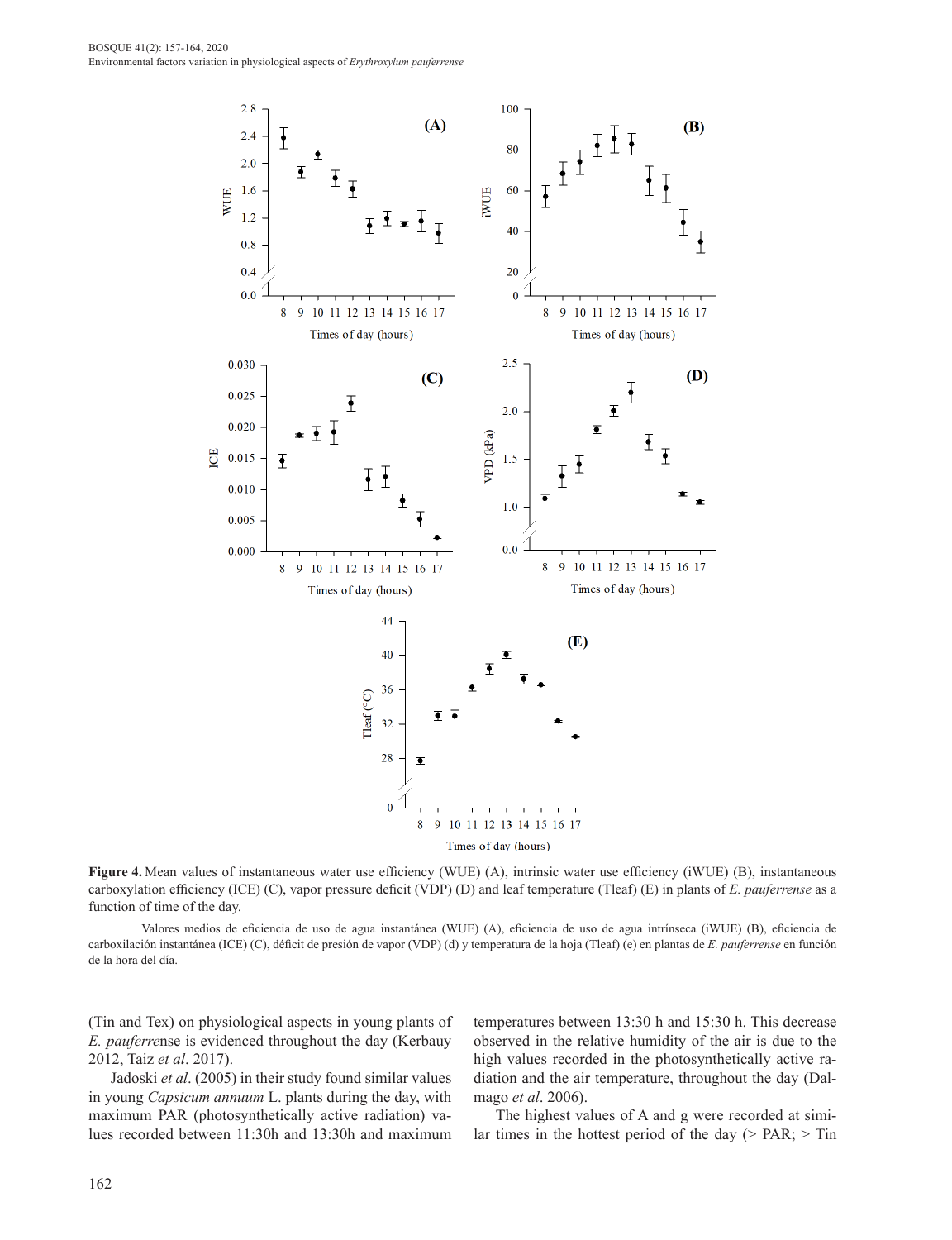and Tex), confirming the direct relationship between these variables (Dias and Marenco 2007). Such climatic conditions, possibly, provided superior  $CO<sub>2</sub>$  entry in the leaves, directly influencing the physiological processes in the photosynthetic apparatus of the plants (Baroli *et al*. 2008). The low values of these variables at 08 h and 17 h are related to the stomatal closure, due to the fact that plants are not under ideal conditions of irradiation and temperature, thus reducing the efficiency in the  $CO<sub>2</sub>$  fixation process (Kerbauy 2012).

The closure of stomata at the end of the afternoon may happen due to the strategy of the plants to maintain the turgescence of the leaves during the respiratory period (Marenco and Lopes 2007, Taiz *et al*. 2017). In *Aleurites fordii* plants, Caron *et al*. (2017) observed similar behavior in the transpiration curves, in which the transpiratory rate decreased with the stomatal closure.

Regarding Ci, Dalastra *et al*. (2014) found different results from those of the present study, in which plants submitted to favorable conditions present high concentrations of  $CO<sub>2</sub>$  and higher photosynthetic rate, and as concentration decreased, photosynthesis became limited.

WUE is associated with water saving by the plants, that was measured from the relationship between the rate of photosynthesis and transpiration, in which the measured values relate the amount of carbon gained by the plant, per unit of water lost (Jaimez *et al*. 2005). According to Shimazaki *et al.* (2007) the assimilation of  $CO_2$  from the environment causes the loss of water, and the reduction of this loss reduces the entry of  $CO<sub>2</sub>$  into the plants. Therefore, the gradual reduction of WUE throughout the day may be associated with observed increases in the rate of photosynthesis and transpiration in young plants of *E. pauferrense*.

The increase in iWUE throughout the day is a reflection of the increases in the rate of photosynthesis and stomatal conductance, indicating that high A values associated with the increase of gs provide an increase in the intrinsic efficiency of water use (Wieser *et al*. 2018).

ICE is a variable that allows analyzing nonstomatic factors that interfere with the photosynthesis rate of plants (Ferraz *et al*. 2012). For Machado, Schmidt, Medina and Ribeiro (2005), ICE has little relation with the internal concentration of  $CO<sub>2</sub>$  and with the rate of photosynthesis. Considering the behavior of ICE throughout the day in the present work (figure 4C), it is possible to observe that in addition to stomatal factors, such as WUE and iWUE, nonstomatic factors were affected by the climatic parameters of the environment, due to irradiance and temperature, causing the absence of ATP (anaerobic glycolysis) and NADPH (Nicotinamide adenine dinucleotide) derived from the electron transport chain of photosystem II (PSII) (Silva *et al*. 2015). According to this author, to have the photosynthetic process, ICE depends on the amount of light, temperature,  $CO_2$  availability in the leaf mesophyll and the enzymatic activity.

The increase of Tleaf and VPD in the hottest period of the day (12 h and 13 h) ( $>$  PAR;  $>$  Tin and Tex) may be associated with a larger stomatal opening, promoting a higher flow of gas exchange in the leaves (Souza *et al*. 2016). The association between these variables can be observed in figures 4D and 4E; a fact that happens because the PVD depends on both the temperature and humidity of the air as well as the leaf temperature (Marenco and Lopes 2005, Taiz *et al*. 2017).

Regarding the influence of climatic factors on physiological parameters of *E. pauferrense* from the CCA and PCA, it was verified that photosynthetically active radiation (PAR) and temperature (Tin and Tex) had stronger influence on the rate of photosynthesis, vapor pressure deficit, transpiration, leaf temperature, intrinsic water use efficiency, stomatal conductance and efficiency instant carboxylation.

*Erythroxylum pauferrense* presented oscillations in the physiological aspects evaluated as a function of time of day and climatic conditions of the environment.

Low temperatures and less irradiance provided lower physiological development of *E. pauferrense* plants during the day.

The most suitable period of the day to carry out the physiological evaluations in young plants of *E. pauferrense* is between 11 h and 13 h.

## ACKNOWLEDGEMENTS

This study was financed in part by the Coordenação de Aperfeiçoamento de Pessoal de Nível Superior - Brasil (CAPES) - Finance Code 001.

### REFERENCES

- Baroli I, GD Price, MR Badger, S Caemmerer. 2008. The contribution of photosynthesis to the red light response of stomatal conductance. *Plant Physiology* 146: 737-747. DOI: <https://doi.org/10.1104/pp.107.110924>
- Caron BO, JR Schneider, EF Elli, E Eloy, VQ Souza. 2017. Physiological relationships in *Aleurites fordii* Hemsl. seedlings. *Revista Árvore* 41: 2-7. Doi: [https://doi.org/10.1590/1806-](https://doi.org/10.1590/1806-90882017000100002) [90882017000100002](https://doi.org/10.1590/1806-90882017000100002)
- Cody R. 2015. An Introduction to SAS® University Edition. Cary, NC: SAS Institute. [https://support.sas.com/content/](https://support.sas.com/content/dam/SAS/support/en/books/an-introduction-to-sas-university-edition/68380_excerpt.pdf) [dam/SAS/support/en/books/an-introduction-to-sas-univer](https://support.sas.com/content/dam/SAS/support/en/books/an-introduction-to-sas-university-edition/68380_excerpt.pdf)[sity-edition/68380\\_excerpt.pdf](https://support.sas.com/content/dam/SAS/support/en/books/an-introduction-to-sas-university-edition/68380_excerpt.pdf)
- Dalastra GM, MM Echer, VF Guimarães, TL Hachmann, AM Inagaki. 2014. Trocas gasosas e produtividade de três cultivares de meloeiro conduzidas com um e dois frutos por planta. *Bragantia* 73: 365-371. DOI: [https://doi.org/10.1590/1678-](https://doi.org/10.1590/1678-4499.206) [4499.206](https://doi.org/10.1590/1678-4499.206)
- Dalmago GA, AB Heldwein, AH Nied, EL Grimm, CR Pivetta. 2006. Maximum evapotranspiration of sweet pepper in plastic greenhouse as a function of solar radiation, temperature, relative humidity and water vapor pressure deficit of the air. *Ciência Rural* 36: 785-792. DOI: [https://doi.](https://doi.org/10.1590/S0103-84782006000300010) [org/10.1590/S0103-84782006000300010](https://doi.org/10.1590/S0103-84782006000300010)